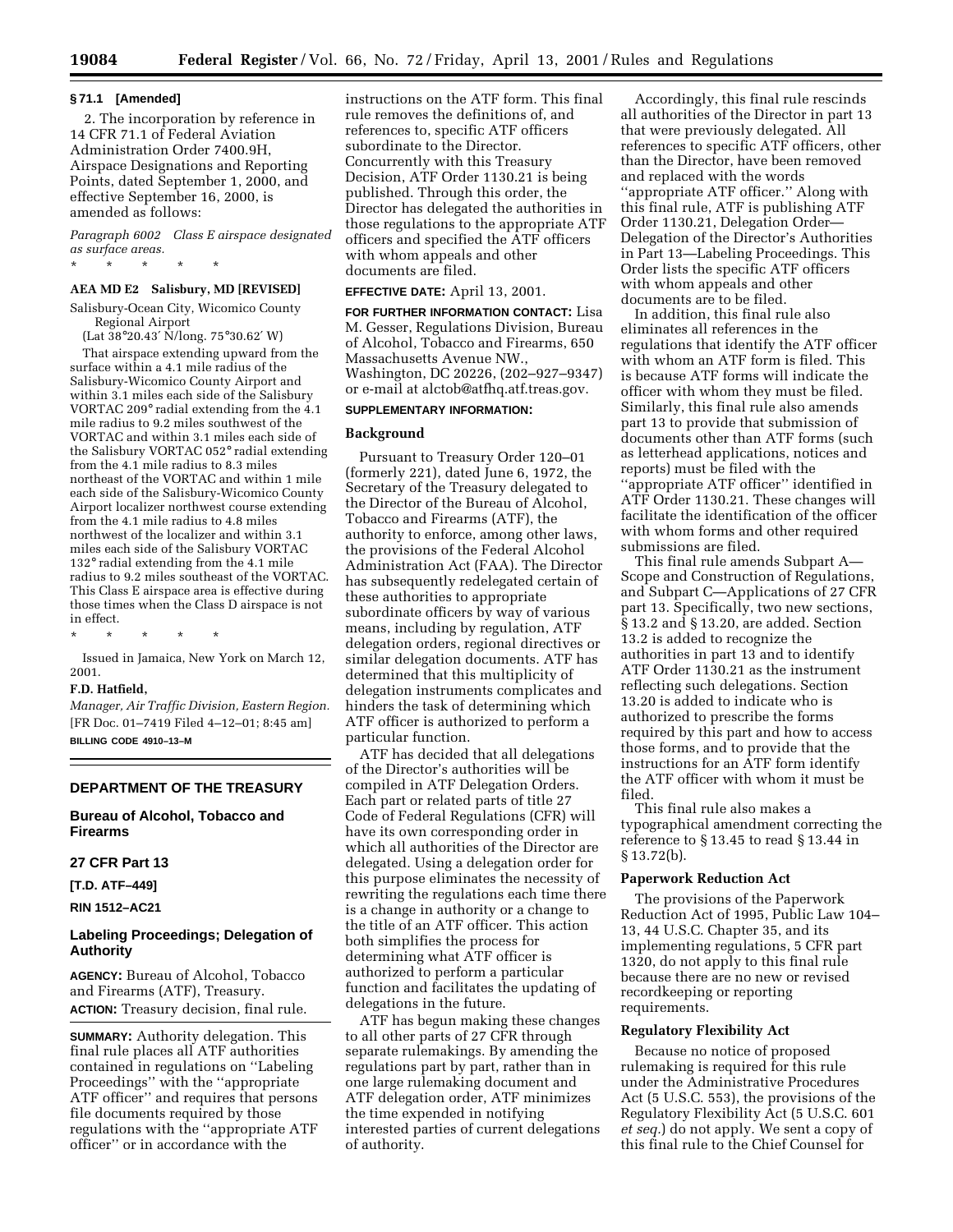Advocacy of the Small Business Administration in accordance with 26 U.S.C. 7805(f). No comments were received.

# **Executive Order 12866**

It has been determined that this rule is not a significant regulatory action because it will not: (1) Have an annual effect on the economy of \$100 million or more or adversely affect in a material way the economy, a sector of the economy, productivity, competition, jobs, the environment, public health or safety, or State, local or tribal governments or communities; (2) create a serious inconsistency or otherwise interfere with an action taken or planned by another agency; (3) materially alter the budgetary impact of entitlements, grants, user fees, or loan programs or the rights and obligations of recipients thereof; or (4) raise novel legal or policy issues arising out of legal mandates, the President's priorities, or the principles set forth in Executive Order 12866.

### **Administrative Procedure Act**

Because this final rule merely makes technical amendments and conforming changes to improve the clarity of the regulations, it is unnecessary to issue this final rule with notice and public procedure under 5 U.S.C. 553(b). Similarly it is unnecessary to subject this final rule to the effective date limitation of 5 U.S.C. 553(d).

#### **Drafting Information**

The principal author of this document is Lisa M. Gesser, Regulations Division, Bureau of Alcohol, Tobacco and Firearms.

#### **List of Subjects in 27 CFR Part 13**

Administrative practice and procedure, Alcohol and alcoholic beverages, Appeals, Applications, Certificates of label approval, Certificates of exemption from label approval, Denials, Distinctive liquor bottle approvals, Informal conferences, Labeling, Revocations.

### **Authority and Issuance**

Title 27, Code of Federal Regulations is amended as follows:

#### **PART 13—LABELING PROCEEDINGS**

**Paragraph 1.** The authority citation for part 13 continues to read as follows:

**Authority:** 27 U.S.C. 205(e), 26 U.S.C. 5301 and 7805.

**Par. 2.** In Subpart A, add § 13.2 to read as follows:

\* \* \* \* \*

#### **§ 13.2 Delegations of the Director.**

All of the regulatory authorities of the Director contained in part 13 of the regulations are delegated to appropriate ATF officers. These ATF officers are specified in ATF Order 1130.21, Delegation Order—Delegation of the Director's Authorities in 27 CFR Part 13—Labeling Proceedings. ATF delegation orders, such as ATF Order 1130.21, are available to any interested person by mailing a request to the ATF Distribution Center, P.O. Box 5950, Springfield, Virginia 22150–5950, or by accessing the ATF web site (http:// www.atf.treas.gov).

\* \* \* \* \*

#### **§ 13.11 [Amended]**

**Par. 3.** Amend § 13.11 as follows: a. Remove the definitions of ''Assistant Director, Alcohol and Tobacco,'' ''Chief, Alcohol and Tobacco Programs Division,'' ''Chief, Product Compliance Branch'' and ''Product Compliance Branch Specialist.''

b. Add and list alphabetically, the new definition ''Appropriate ATF officer,'' to read as follows:

#### **§ 13.11 Meaning of terms.**

 $\star$   $\star$   $\star$ Appropriate ATF officer. An officer or employee of the Bureau of Alcohol, Tobacco and Firearms (ATF) authorized to perform any functions relating to the administration or enforcement of this part by ATF Order 1130.21, Delegation Order—Delegation of the Director's Authorities in 27 CFR Part 13—Labeling Proceedings.

\* \* \* \* \* c. Remove the word ''Director'' in the definition of the term ''Liquor bottle'' and add, in substitution, the words ''appropriate ATF officer.''

**Par. 4.** In Subpart C, add § 13.20 to read as follows:

#### **§ 13.20 Forms prescribed.**

(a) The appropriate ATF officer is authorized to prescribe all forms required by this part. All of the information called for in each form must be furnished as indicated by the headings on the form and the instructions on or pertaining to the form. In addition, the information called for in each form is that which is required by this part. The form will be filed in accordance with the instructions on the form.

(b) Forms may be requested from the ATF Distribution Center, P.O. Box 5950, Springfield, Virginia 22150–5950, or by accessing the ATF web site (http:// www.atf.treas.gov).

#### **§ 13.21 [Amended]**

**Par. 5.** Amend § 13.21 as follows: a. In the first sentence of paragraph (a), remove the words ''to the Product Compliance Branch, Bureau of Alcohol, Tobacco and Firearms, Washington, DC 20226'' and add, in substitution, the words ''according to the instructions for that form''; and

b. Revise paragraph (b) to read as follows:

### **§ 13.21 Application for certificate.**

\* \* \* \* \* (b) *Time period for action on application.* Within 90 days of receipt of an application, the appropriate ATF officer must notify the applicant whether the application has been approved or denied. The appropriate ATF officer may extend this period of time once, by an additional 90 days, if he or she finds that unusual circumstances require additional time to consider the issues presented by an application. If the appropriate ATF officer extends the period, he or she must notify the applicant by letter, along with a brief explanation of the issues presented by the label. If the applicant receives no decision from the appropriate ATF officer within the time periods set forth in this paragraph, the applicant may file an appeal as provided in § 13.25.

### **§ 13.23 [Amended]**

**Par. 6.** In § 13.23, remove the words ''a Product Compliance Branch Specialist'' and add, in substitution, the words ''the appropriate ATF officer.''

### **§§ 13.25, 13.26, 13.27, 13.41, 13.42, 13.43, 13.52, 13.53, 13.54, and 13.61 [Amended]**

Par. 7. Amend part 13 by removing the words ''Chief, Product Compliance Branch,'' and the words ''Chief, Alcohol and Tobacco Programs Division,'' each place they appear, and adding, in substitution, the words ''appropriate ATF officer'' in the following places:

- a. Section 13.25(a);
- b. Section 13.26(a) and (b);
- c. Section 13.27(c);
- d. Section 13.41;
- e. Section 13.42;
- f. Section 13.43(a) and (b);
- g. Section 13.52;
- h. Section 13.53;

i. The first sentence of paragraph (a) and the first, third, and fourth sentences of paragraph (b) in § 13.54; and

j. Section 13.61(b).

#### **§ 13.25 [Amended]**

**Par. 8.** Amend paragraph (b) of § 13.25 by removing the words ''Specialist or the Chief, Product Compliance Branch'' and add, in